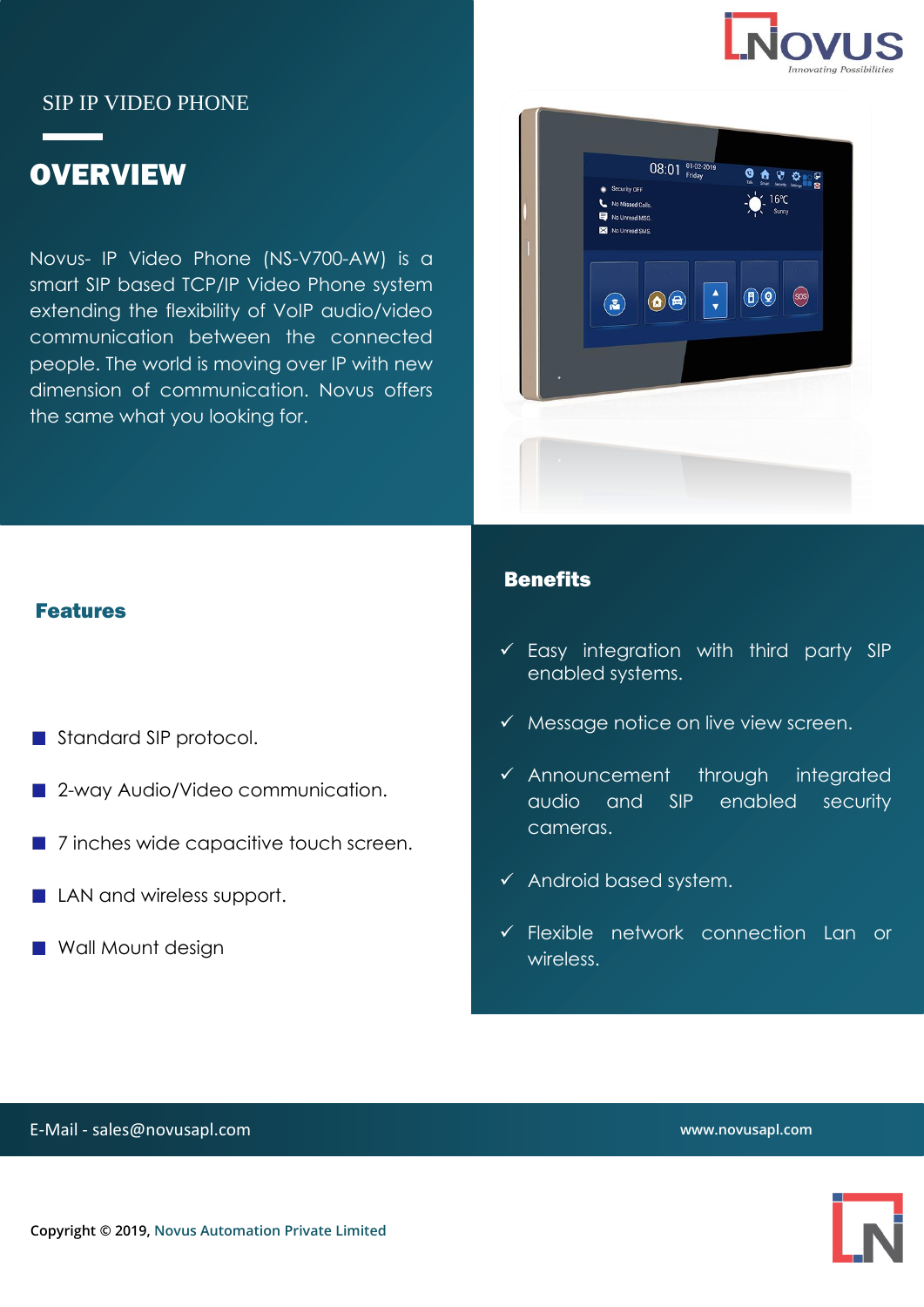## Specifications

| <b>Parameters</b>             | <b>Description</b>                    |
|-------------------------------|---------------------------------------|
| Model                         | <b>NS-V700-AW</b>                     |
| <b>Operating System</b>       | Android, v4.4                         |
| Memory                        | 512 MB                                |
| <b>Display</b>                | 7" capacitive touch screen (1024x600) |
| Camera                        | <b>VGA (0.3 MP)</b>                   |
| Wi-Fi                         | 2.4GHz Wi-Fi 802.11 b/g/n             |
| <b>LAN Interface</b>          | 1x10/100 Mbps RJ-45                   |
| <b>USB Port</b>               | 1x USB 2.0 & 1x mini USB 2.0          |
| Data Output                   | <b>1xSPDIF</b>                        |
| <b>Card Reader</b>            | 1X SD card (MMC card) reader          |
| <b>Communication Standard</b> | <b>SIP 2.0</b>                        |
| SIP Video Standards           | H.264                                 |
| <b>SIP Audio Standards</b>    | G.711 & G.729                         |
| Network Standard              | TCP/IP, DHCP, SIP, HTTP               |
| Power Adapter                 | 12 Volt 2 Amp DC                      |
| <b>Operating Temperature</b>  | $0 - 50$ °C                           |
| <b>Working Frequency</b>      | $50 - 60$ Hz                          |
| Humidity environment          | 10%-80% (No condensation)             |
|                               |                                       |

E-Mail - sales@novusapl.com

**www.novusapl.com**

 $\overline{\mathsf{N}}$ 

**Copyright © 2019, Novus Automation Private Limited**

Network Architecture: